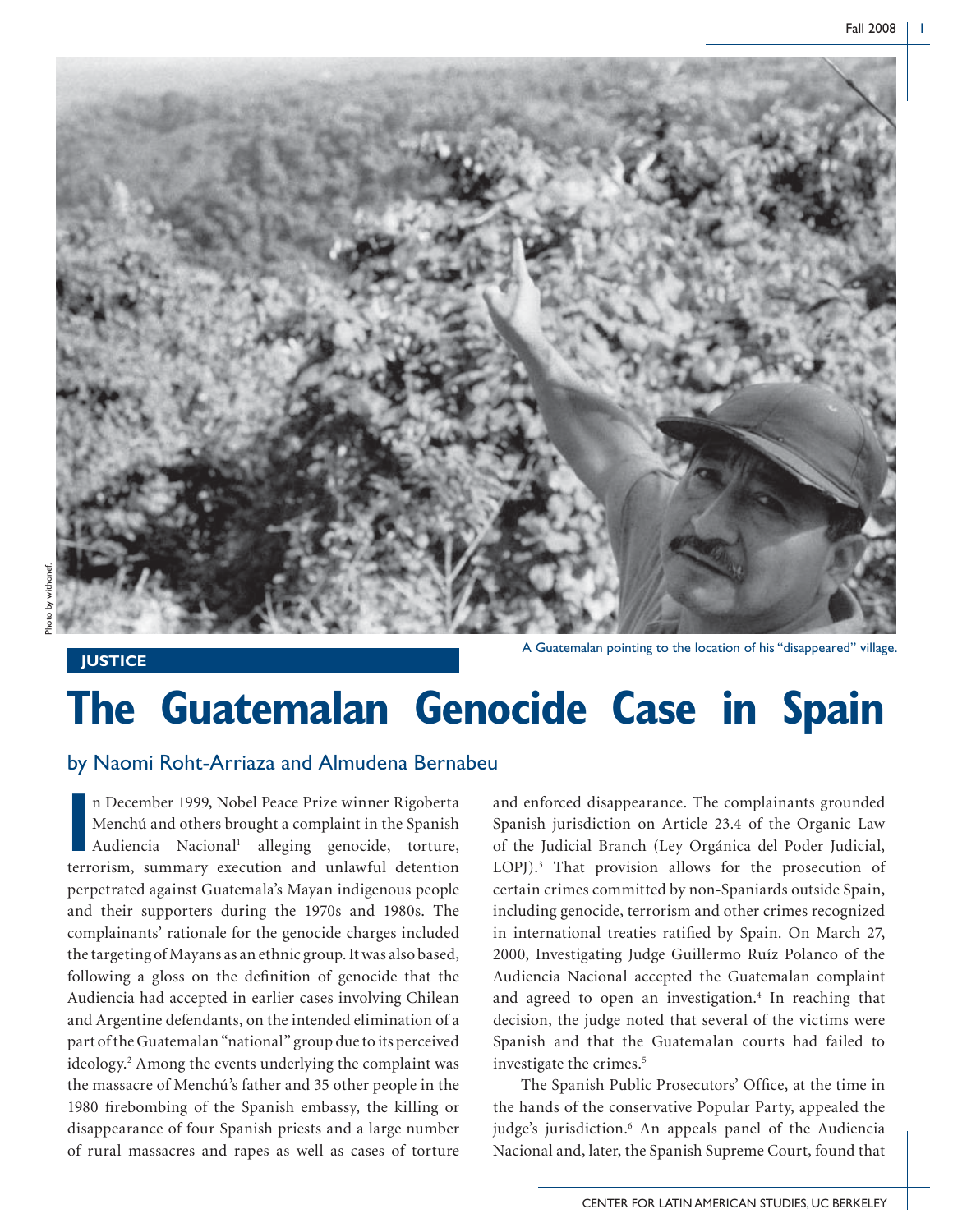the Spanish courts had no jurisdiction. The Supreme Court held that customary international law required a link to the forum state when universal jurisdiction was not grounded in specific treaty provisions or authorized by the United Nations.<sup>7</sup> Thus, only those cases that involved Spanish citizens could proceed.

 In September 2005, Spain's highest court, the Constitutional Tribunal, reversed the Supreme Court's decision.8 As the Constitutional Tribunal pointed out, Spanish law establishes only a single limitation: the suspect cannot have been convicted, found innocent or pardoned abroad. It contains no implicit or explicit hierarchy of potential jurisdictions and focuses only on the nature of the crime, not on any ties to the forum contemplating the concurrency of jurisdictions. The Tribunal reopened the case for all complainants, including large numbers of Guatemalans who were massacre survivors or family members of victims.<sup>9</sup> The full case, focusing on genocide, could then go forward.

 The next step in the reopened case, which was assigned to Judge Santiago Pedraz, was to take the statements of the suspects, a procedure designed to allow defendants to tell their side of the story before any arrest warrants are issued. Following long-established rules for taking statements in another country through a rogatory commission, Judge Pedraz worked with a Guatemalan judge to set up the dates and then traveled to Guatemala with the Spanish prosecutor. The defendants apparently did not see much advantage to telling their side of the story; they filed extraordinary writs of *amparo* before the local courts claiming their appearance would violate their constitutional rights. In most Latin American countries, the ability to challenge government action in violation of constitutional rights, known as *amparo*, is a cornerstone of individual rights, and the defendants made constant use of the procedure.10 It was at this point that the Center for Justice and Accountability (CJA), a U.S.-based NGO with experience litigating transnational cases through its work using the U.S. Alien Tort Statute,<sup>11</sup> joined the case, representing several victims' families.

 Despite his inability to take formal statements, Judge Pedraz did not leave Guatemala entirely empty-handed. He met informally with several representatives of a victims' group, the Association for Justice and Reconciliation (Asociación para la Justicia y Reconciliación, AJR), who told him about their long struggle for justice in Guatemala. On July 7, 2006, a month after he returned to Spain, Judge Pedraz issued international arrest warrants for the defendants on charges of genocide, state terrorism, torture and related crimes.12 Up until this time, Rigoberta Menchú had been represented by labor and criminal lawyers who focused on the validity of Spain's jurisdiction. After the judge's June 2006 visit to Guatemala, a new legal team led by the CJA began facilitating the work of a number of lawyers, including: local counsel in Spain who had experience litigating universal jurisdiction cases; lawyers with knowledge of both national and international criminal law from the Hague and San Francisco; law students at the University of California, Hastings and Harvard University; and lawyers from the Menchú Foundation in Guatemala (who were coordinating with other legal human rights groups there).

 This team had to contend with the intense judicial activity surrounding Judge Pedraz's 2006 arrest orders and extradition requests.

 In February 2008, witnesses began arriving at the Spanish court. They included experts, journalists and eyewitnesses from some of the Guatemalan regions where, according to the UN-mandated Historical Clarification Commission Report of 1999, acts of genocide were committed. The eyewitnesses described massacres, rape and torture as well as the bombing and persecution of massacre survivors, the destruction of crops and livestock and the targeting of Mayan religious practices and community authorities. They also provided the names of military officials, including the defendants, who are accused of these crimes.13 The witnesses spent a full week in February, followed by a second week in May, telling the judge their story.

 The May witnesses included a number of academic experts who testified about the history of racism and discrimination in Guatemala that set the stage for military authorities to decide that entire Mayan communities had to be eliminated. These witnesses included Professor Beatriz Manz of the University of California, Berkeley; Professor Charles Hale of the University of Texas at Austin; and Professor Marta Casaús of the Universidad Autónoma de Madrid, as well as the distinguished Guatemalan anthropologist, Father Ricardo Falla. They posited that a combination of seeing Mayans as an undifferentiated, traditional, unthinking and inferior mass; a deep-seated fear of this mass rising up and taking revenge for its exploitation; and a desire by the military to mete out exemplary punishment for what it saw as acts of rebellion, underlay the intention to destroy part of the Mayan group "as such."<sup>14</sup> This process included not only the massacres but also the continuing attacks on survivors, internally displaced persons and even refugees who had crossed the Mexican border. Thus, the experts not only seconded the opinion and analysis of the Historical Clarification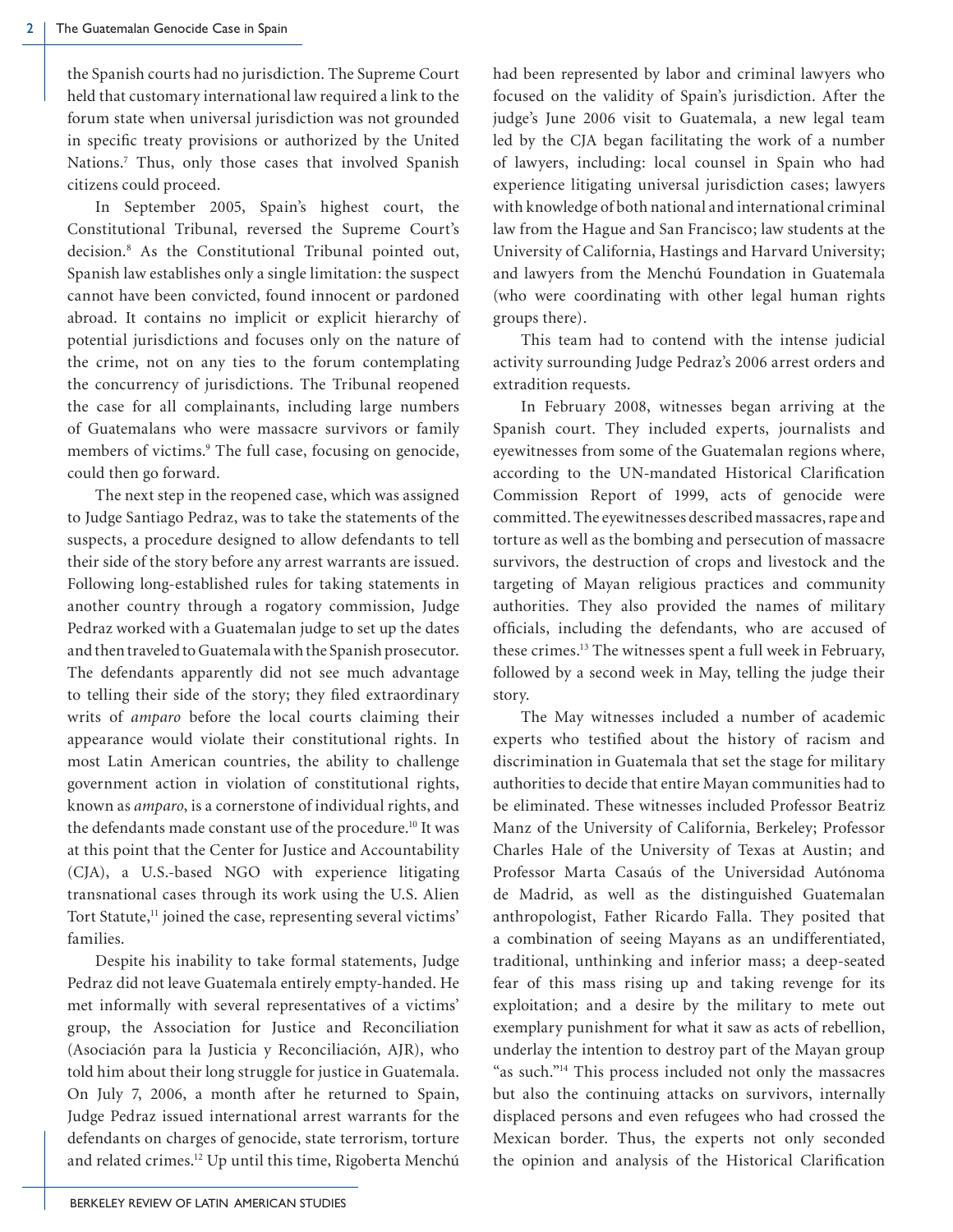

Photo by surizar.

Protestor holding sign accusing former government officials of genocide.

Commission but went further. These testimonies have been crucial for the case and have served a dual purpose. On the one hand, from an evidentiary and technical point of view, they have related and elaborated on the different elements of the crime of genocide. On the other, most importantly in our opinion, from a sociological point of view they have provided the Judge with an objective and wide overview of past and current Guatemalan reality. This contextualization is decisive in transnational human rights litigation, where judges are often forced to make findings and reach conclusions about crimes that have taken place in foreign realities.

 The Guatemalan genocide case before the Spanish National Court is now stronger than ever, thanks to the testimony of both victims and experts. Last October, six survivors from the Ixil region traveled to Madrid to give testimony. Four more experts are scheduled to testify in the next few months. New evidence will require us to file an amended complaint and keep working to conclude the pre-trial investigation phase, which will allow the judge to decree the opening of the trial phase .

## **Conclusion**

 Human rights litigation confronts challenges very much intrinsic and peculiar to this kind of prosecution. In most cases, many years must pass before prosecution is possible. Evidence is frequently unavailable or, if it exists, is difficult to corroborate. In this context, expert analysis and testimony are crucial. The substantiated statements of those researchers who investigated and deeply knew a reality at times remote from the courtroom are a decisive source of evidence. Experts of this kind are often first person survivors of the terrible events they document; they carry some of the same pain as the victims but have the expertise and experience to communicate it.

Almudena Bernabeu is an International Attorney with the Center for Justice and Accountability. Naomi Roht-Arriaza is a professor at the University of California, Hastings College of the Law. Almudena Bernabeu spoke for CLAS on October 20, 2008.

<sup>1</sup> See explanation in note 3.

<sup>2</sup> See *Auto de la Sala de lo Penal de la Audiencia Nacional confi rmando la jurisdicción de España para Conocer de los Crímenes de Genocidio*